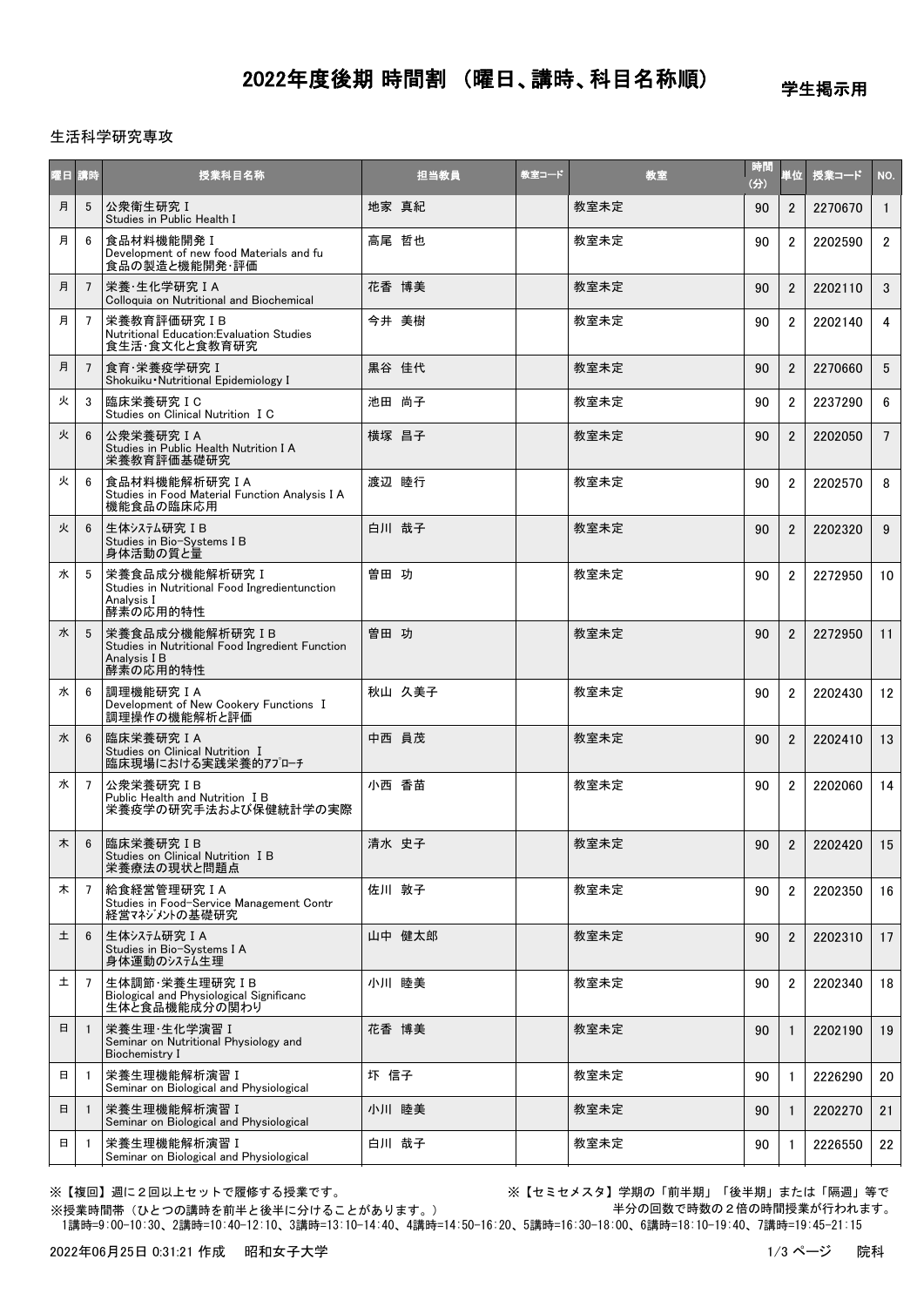# 2022年度後期 時間割 (曜日、講時、科目名称順)

学生掲示用

### 生活科学研究専攻

| 曜日 講時 |                | 授業科目名称                                                                    | 担当教員   | 教室コード | 教室   | 時間<br>(分) | 単位             | 授業コード   | NO. |
|-------|----------------|---------------------------------------------------------------------------|--------|-------|------|-----------|----------------|---------|-----|
| 日     |                | 栄養生理機能解析演習 I<br>Seminar on Biological and Physiological                   | 曽田 功   |       | 教室未定 | 90        | 1              | 2202710 | 23  |
| 日     |                | 栄養生理機能解析演習 I<br>Seminar on Biological and Physiological                   | 山中 健太郎 |       | 教室未定 | 90        | 1              | 2202280 | 24  |
| 日     |                | 公衆栄養演習 I A<br>Seminar on Public Health Nutrition I A                      | 小西 香苗  |       | 教室未定 | 90        | 1              | 2202720 | 25  |
| 日     |                | 公衆栄養演習 I A<br>Seminar on Public Health Nutrition I A                      | 横塚 昌子  |       | 教室未定 | 90        | 1              | 2202000 | 26  |
| 日     |                | 食品機能解析演習 I<br>Food Functional Analysis I: Seminar                         | 秋山 久美子 |       | 教室未定 | 90        |                | 2202690 | 27  |
| 日     |                | 食品機能解析演習 I<br>Food Functional Analysis I: Seminar                         | 梅垣 敬三  |       | 教室未定 | 90        |                | 2226280 | 28  |
| 日     |                | 食品機能解析演習 I<br>Food Functional Analysis I: Seminar                         | 清野 誠喜  |       | 教室未定 | 90        | 1              | 2238140 | 29  |
| 日     |                | 食品機能解析演習 I<br>Food Functional Analysis I: Seminar                         | 高尾 哲也  |       | 教室未定 | 90        | 1              | 2202660 | 30  |
| 日     |                | 食品機能解析演習I<br>Food Functional Analysis I: Seminar                          | 渡辺 睦行  |       | 教室未定 | 90        |                | 2202670 | 31  |
| 日     |                | 臨床栄養演習 I A<br>Practice on Clinical Nutrition I A                          | 清水 史子  |       | 教室未定 | 90        | 1              | 2202370 | 32  |
| 日     |                | 臨床栄養演習 IA<br>Practice on Clinical Nutrition I A                           | 中西 員茂  |       | 教室未定 | 90        |                | 2202380 | 33  |
| 日     | $\overline{2}$ | 栄養生理·生化学実験 I<br>Nutritional Physiological and Biochemical<br>Experiment I | 花香 博美  |       | 教室未定 | 90        | 1              | 2202160 | 34  |
| 日     | $\overline{2}$ | 栄養生理機能解析実験 I<br>Experiments on Biological and Physiologi                  | 圷 信子   |       | 教室未定 | 90        |                | 2226300 | 35  |
| 日     | $\overline{2}$ | 栄養生理機能解析実験 I<br>Experiments on Biological and Physiologi                  | 小川 睦美  |       | 教室未定 | 90        | 1              | 2202230 | 36  |
| 日     | $\overline{2}$ | 栄養生理機能解析実験 I<br>Experiments on Biological and Physiologi                  | 白川 哉子  |       | 教室未定 | 90        | $\mathbf{1}$   | 2226560 | 37  |
| 日     | $\overline{2}$ | 栄養生理機能解析実験 I<br>Experiments on Biological and Physiologi                  | 曽田 功   |       | 教室未定 | 90        |                | 2202700 | 38  |
| 日     | $\overline{2}$ | 栄養生理機能解析実験 I<br>Experiments on Biological and Physiologi                  | 山中 健太郎 |       | 教室未定 | 90        |                | 2202240 | 39  |
| 日     | $\overline{2}$ | 公衆栄養演習IB<br>Seminar on Public Health Nutrition I B                        | 横塚 昌子  |       | 教室未定 | 90        | 1              | 2202030 | 40  |
| 日     | $\overline{2}$ | 食品機能解析実験 I<br>Food Functional Analysis I: Experiment                      | 秋山 久美子 |       | 教室未定 | 90        | 1              | 2202650 | 41  |
| 日     | $\overline{2}$ | 食品機能解析実験 I<br>Food Functional Analysis I: Experiment                      | 梅垣 敬三  |       | 教室未定 | 90        | 1              | 2226330 | 42  |
| 日     | $\overline{2}$ | 食品機能解析実験I<br>Food Functional Analysis I: Experiment                       | 清野 誠喜  |       | 教室未定 | 90        | 1              | 2238150 | 43  |
| 日     | 2              | 食品機能解析実験 I<br>Food Functional Analysis I: Experiment                      | 高尾 哲也  |       | 教室未定 | 90        | 1              | 2202620 | 44  |
| 日     | 2              | 食品機能解析実験 I<br>Food Functional Analysis I: Experiment                      | 渡辺 睦行  |       | 教室未定 | 90        |                | 2202630 | 45  |
| 日     | 2              | 臨床栄養演習IB<br>Practice on Clinical Nutrition I B                            | 清水 史子  |       | 教室未定 | 90        | 1              | 2202390 | 46  |
| 日     | $\overline{2}$ | 臨床栄養演習IB<br>Practice on Clinical Nutrition I B                            | 中西 員茂  |       | 教室未定 | 90        | 1              | 2202400 | 47  |
| 日     | 3              | 公衆栄養演習 IB<br>Seminar on Public Health Nutrition I B                       | 小西 香苗  |       | 教室未定 | 90        | $\mathbf{1}$   | 2202730 | 48  |
| 日     | 6              | 食品安全解析研究IA<br>Studies in Food Safety Analysis I A<br>機能性食品素材の安全性評価        | 梅垣 敬三  |       | 教室未定 | 90        | $\overline{2}$ | 2226240 | 49  |
| 日     | 6              | 生体システム研究 IC<br>Studies in Bio-Systems I C                                 | 圷 信子   |       | 教室未定 | 90        | $\overline{2}$ | 2226270 | 50  |

※【複回】週に2回以上セットで履修する授業です。 アンチンススコン ※【セミセメスタ】学期の「前半期」「後半期」または「隔週」等で 半分の回数で時数の2倍の時間授業が行われます。

 1講時=9:00-10:30、2講時=10:40-12:10、3講時=13:10-14:40、4講時=14:50-16:20、5講時=16:30-18:00、6講時=18:10-19:40、7講時=19:45-21:15 ※授業時間帯(ひとつの講時を前半と後半に分けることがあります。)